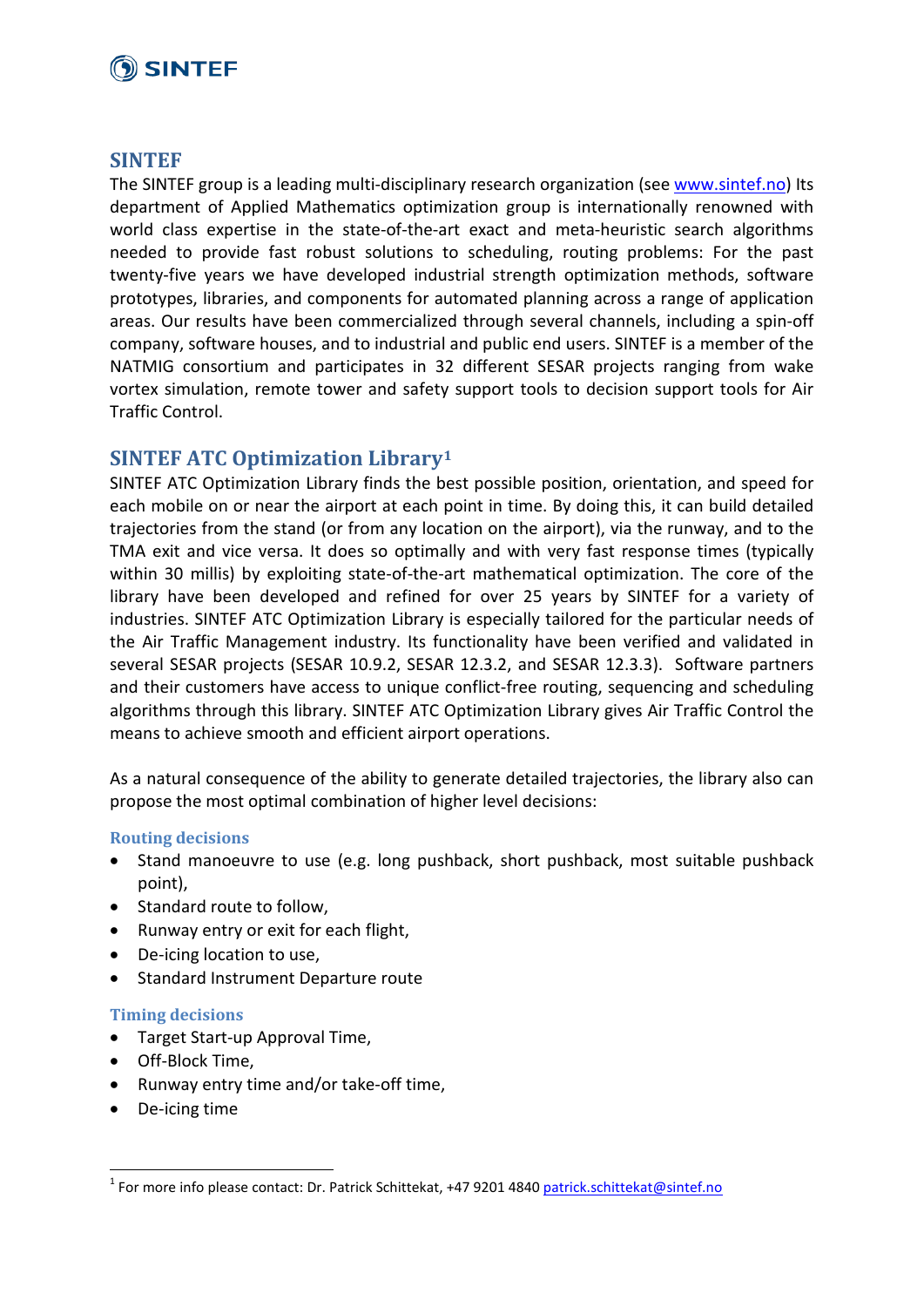

### **Sequencing decisions**

- Runway sequence,
- Pushback sequence,
- Pre-departure sequence.

The flexibility of the SINTEF interface allows any ATC decision support system to extract and visualize the needed information from the proposed trajectories such that the Air Traffic Controller is supported with the right information at the right time.

In the figure below, a part of detailed trajectory that is planned with the SINTEF ATC Optimization Library at the Arlanda airport in Stockholm is shown in SINTEF's demonstration tool.



**Figure 1:** An optimal trajectory at Arlanda airport

## **Usage modes**

The SINTEF ATC Optimization Library supports three different modes of usage:

- **Interactive or probing mode.** The Air Traffic Controller requests to calculate specific trajectories with his or her preferences and will receive then one or multiple trajectory proposals to consider for acceptance,
- **Automatic mode.** The library proposes automatically a new trajectory or a trajectory adjustment based on information it has received.
- **Combination of both.** Above usage modes can be used simultaneously.

## **Objectives**

A combination of trajectories proposed by the library is called a solution. The library identifies among a very large number of possible solutions (see section Real-time Mathematical Optimization and Algorithms) the best possible solution based on a configurable set of criteria and their respective importance or in mathematical optimization terms: the objectives and their respective weights. Solutions with a better total value on an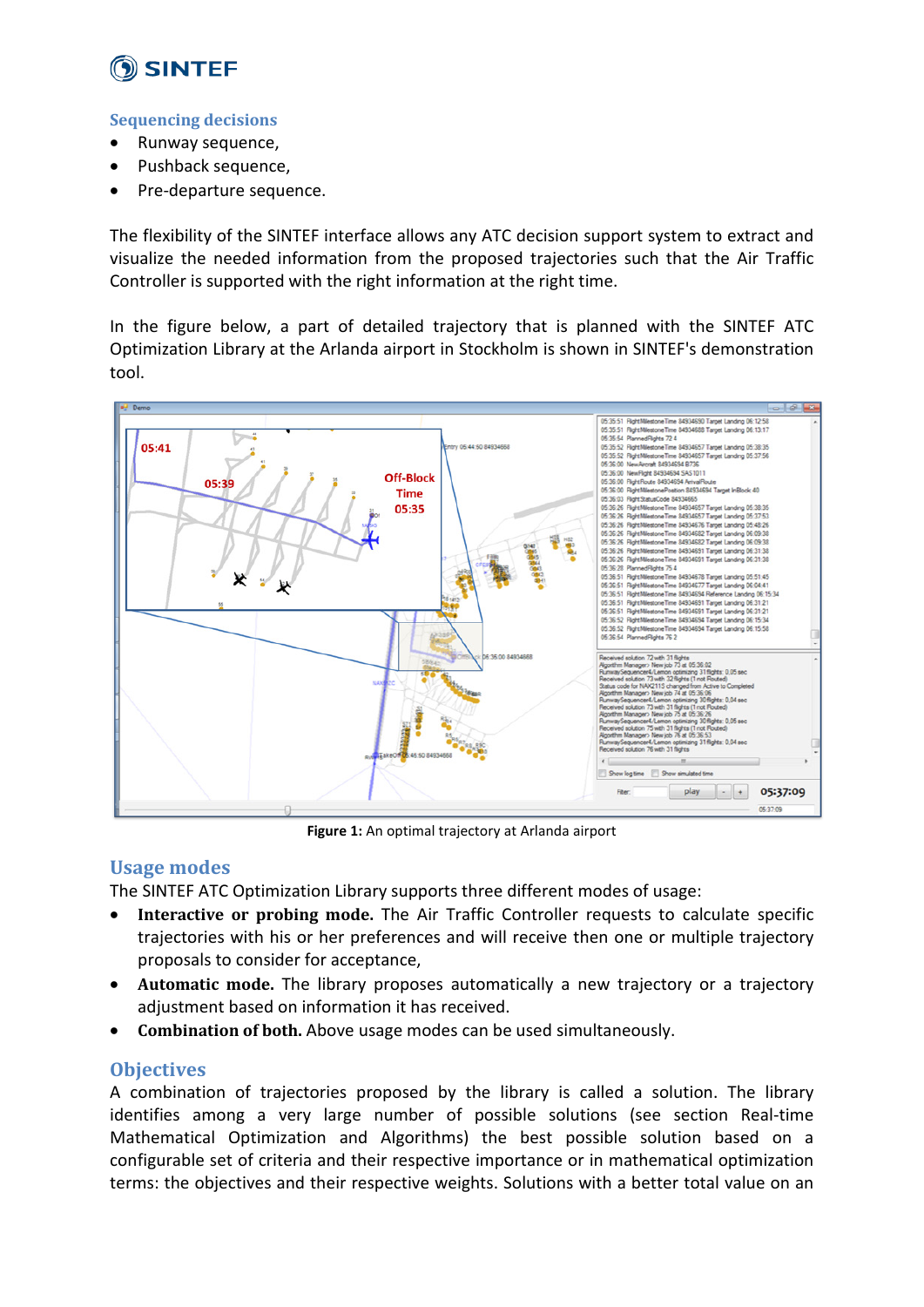

objective are considered better than other solutions and will be chosen before the other one.

The main objectives of the library are:

- Maximizing runway throughput,
- Maximizing punctuality,
- Minimizing taxi time.

In addition, it can also take into account softer preferences such as minimizing the overloading of the en-route controller at the TMA exit point. In both interactive and automatic modes, the ATC Optimization Library is able to re-optimize very fast and could suggest different trajectories only giving the Air Traffic Controller a very short amount of time to react. This would be undesirable. Therefore, a special stability objective is used such that the proposed trajectories only change when it is really needed, when it improves efficiency of the total airport and when the Air Traffic Controller can manage to communicate the new trajectories.

#### **Constraints**

SINTEF ATC Optimization Library will not propose solutions that go against the airport ground rules or would not be possible by an airport to do unless ATC overrides them. The library takes into account the following type of constraints or restrictions:

#### **Single trajectory constraints**

- Turning radius restrictions,
- Forbidden stand manoeuvres,
- Closed taxiway for all or specific types of aircrafts (e.g. max. WTC, max. Wingspan)
- One-way taxi ways,
- Mobiles only or airplanes only allowed,
- Traffic type restrictions (departure, arrival).

#### **Multiple trajectory constraints**

- **Conflict constraints**. The library determines trajectories that are not conflicting with each other. Around every airplane or mobile virtual areas are drawn. They can vary in size and shape depending on the speed, activity, physical characteristics (e.g. wingspan, length) of the airplane, and radar precision. These virtual areas are not allowed to overlap at any point in time. This functionality is used to provide smooth taxiway operations at the airport (see figure Conflict-free trajectories).
- **Runway separations constraints**. The library will never plan a sequence of arrival or departure flights on the runway that violates the minimum runway separation times (e.g. wake vortex).



**Figure 2:** Conflict-free trajectories